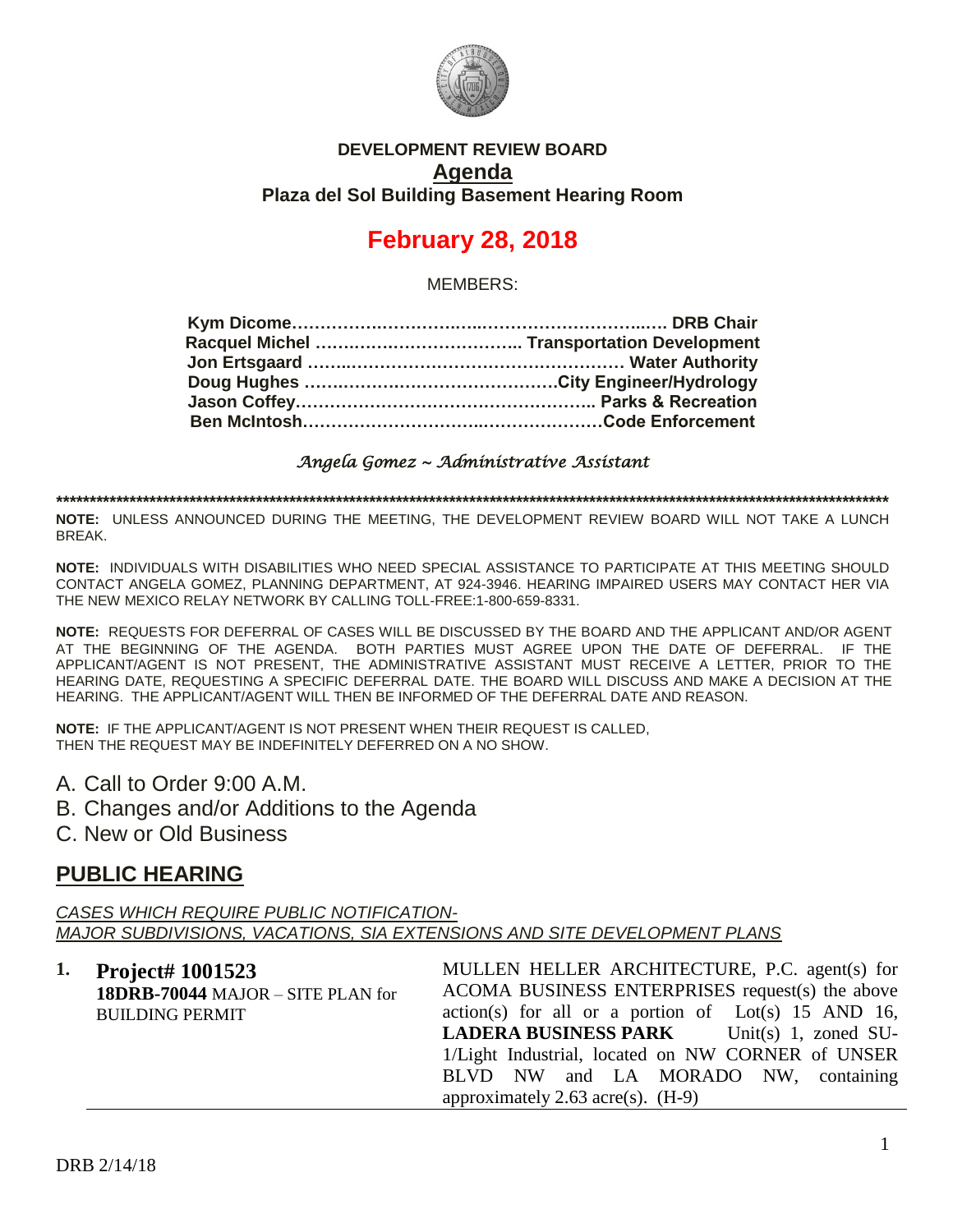**2. Project# 1006539 18DRB-70049** BULK LAND VARIANCE **18DRB-70048** MINOR - PRELIMINARY/ FINAL PLAT APPROVAL

ALPHA PRO SURVEYING LLC agent(s) for LAND ADVISORS ORGINIZATION LLC request(s) the above action(s) for all or a portion of Lot(s) A-1, **MESA DEL SOL INNOVATION PARK** located on STRYKER RD SE at UNIVERSITY BLVD SE, zoned PC, containing approximately 1764.76 acre(s). (R-15, R-16, R-17 AND S-15, S16, S-17, T-16, T-17)

## **3. Project# 1011396 18DRB-70046** MAJOR – SITE PLAN for BUILDING PERMIT

CONSENSUS PLANNING agent(s) for LEGACY HOSPITALITY, LLC request(s) the above action(s) for all or a portion of Lot(s)  $1, 2, 3, 30, 31$  and  $32$ ; TRACT A, **NORTH ALBUQUERQUE ACRES** Unit(s) B, zoned SU-2 FOR HDR, located on SAN PEDRO DR NE between OAKLAND AVE NE and ALAMEDA BLVD NE containing approximately 4.8 acre(s).(C-18)

## **MINOR CASES**

*SITE DEVELOPMENT PLANS (EPC FINAL SIGN-OFF) AMENDED PLANS AND MASTER DEVELOPMENT PLANS (CITY COUNCIL FINAL SIGN-OFF)*

- **4. Project# 1009881 18DRB-70047** MAJOR - AMENDED SITE PLAN for BUILDING PERMIT/SUBDIVISION (to be heard in conjunction with Project 1011396) CONSENSUS PLANNING agent(s) for LEGACY HOSPITALITY, LLC request(s) the above action(s) for all or a portion of TRACT 1 **Legacy Apartments**, zoned SU-2 IP or NC, located on OAKLAND AVE NE east of SAN PEDRO DRIVE NE containing approximately 11.5685  $\text{acre}(s)$ . (C-18)
- **5. Project# 1003098 18DRB-70059** EPC APPROVED SITE PLAN for BUILDING PERMIT **(03EPC-01913**)

JS ROGERS ARCHITECTS PC agent(s) for GRACE COVENANT CHURCH, INC request(s) the above action(s) for all or a portion of Lot(s) PORTION OF TRACT 281, **TOWN OF ATRISCO GRANT Unit(s) 8,** zoned SU-1 for Church and Related Facilities, located on 57TH ST NW between BICE RD and DEL OESTE RD NW containing approximately .74 acre(s). (H-11) ) *[Deferred from 2/21/18]*

### *MINOR PLATS, FINAL (MAJOR) PLATS, AMENDED PLATS AND PLANS*

**6. Project# 1011331 17DRB-70346** SIDEWALK VARIANCE **17DRB-70347** SIDEWALK VARIANCE **17DRB-70304** MINOR - PRELIMINARY/ FINAL PLAT APPROVAL

ARCH + PLAN LAND USE CONSULTANTS agent(s) for JASON FILE request(s) the above action(s) for all or a portion of Lot(s) 1-A & 1-B, **ALVARADO GARDENS Unit(s) 1,** zoned RT/RA-2, located on 2311 & 2315 MATTHEW AVE NW containing approximately .6 acre(s). (G-13) *[Deferred from 12/13/17, 1/3/18, 1/31/18]*